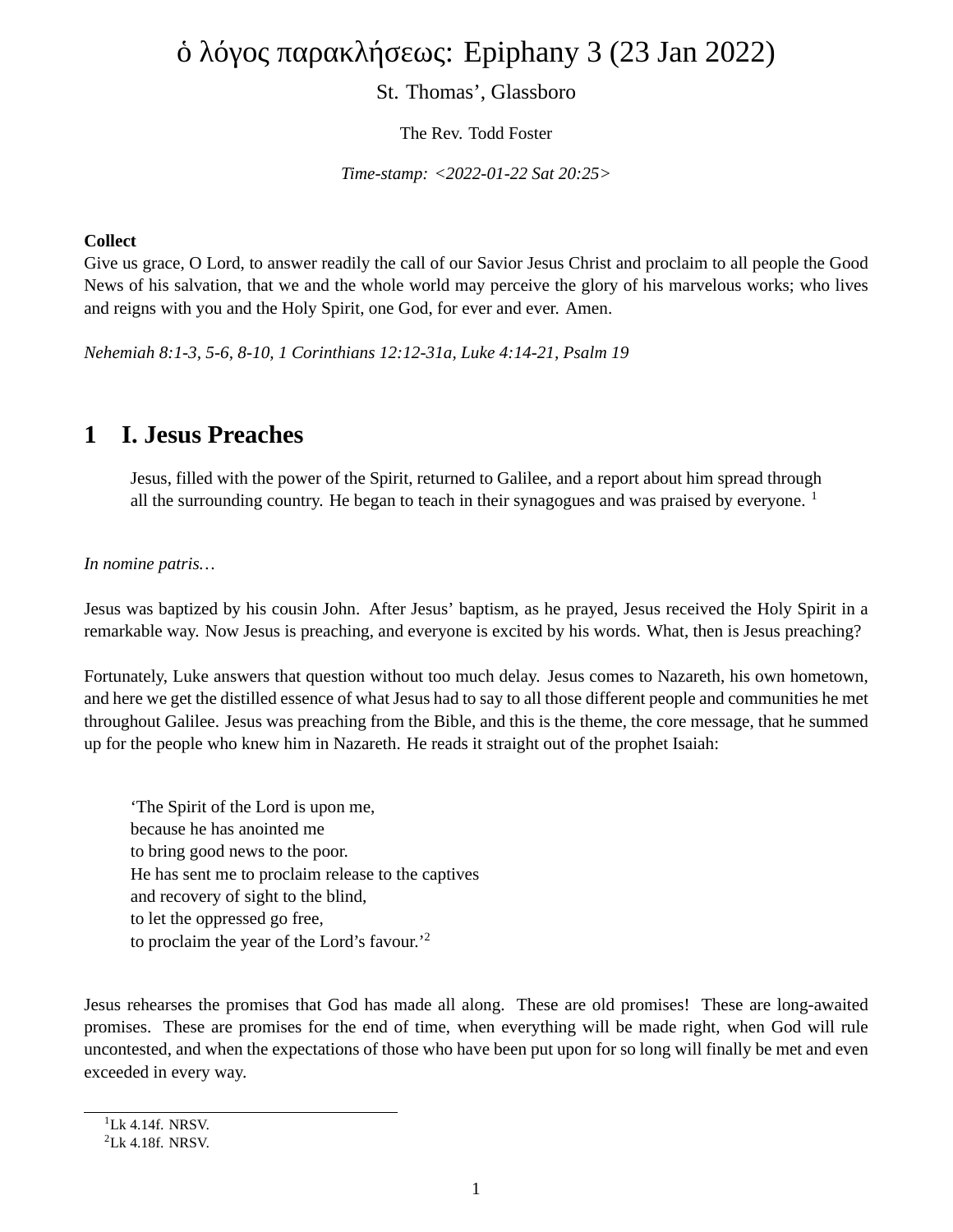## **2 II. Speak to me of Heaven**

Note here to whom God made these promises that Jesus now repeats. This good news is for the poor. It's for the captives, the blind, and the oppressed. It is for people who have gotten a raw deal, the short end of the stick. The good news of God isn't for the rich, for the free, for those with perfect vision, and for those with perfect liberty and autonomy. That's interesting.

In the prophet Isaiah, God was speaking tenderly to God's people at a time when they knew poverty and captivity, a time when they were kept in the dark about what their fortunes might be, a time of shame, weakness, and oppression. So to these people in the depths of misery, God made some pretty outrageous promises. God was going to turn things around. In the end, when all the accounts were balanced and God's will was completely brought into effect, conditions were going to change for God's people, and those who had been put upon would be rescued by God's mighty hand.

Isaiah's prophecy, Jesus' proclamation, was based on a commandment from the law of Moses that every fifty years the entire people of God practice a day of Jubilee. This is what Isaiah means when he uses the term, "year of the Lord's favor." Jubilee was a time when enslaved persons were freed, debts were forgiven, and land and houses that had been leased or taken in foreclosure would revert back to the families who originally owned them. There's no record in history or the Bible that the day of Jubilee was ever actually kept. But it was a part of God's law, a radical ethic that completely denied and repudiated the defaults of human greed and acquisitiveness. It was an event that may not have occurred in the past, but because it was part of God's law, God's intent, God's purpose in the world, it would no doubt happen in the future. We call this Isaiah's eschatological vision: this is our first glimpse of the promise of **heaven.** We talked about exactly this at our Vestry meeting this week! And, says Jesus, that future in God's kingdom has come **now,** in the person of Jesus.

You can imagine how people might have felt, hearing Jesus' words. Those who were poor, those who owed debts, those who had lost their land to foreclosure after a bad harvest or a bad decision, would be thrilled! Those who were the beneficiaries of poverty, those who enjoyed cheap goods and cheap labor, those who had added field to field in search of industrial-level efficiencies and increases to their profits would be understandably less excited about Jesus' words. Yes, the world should become a better place. But some other time. Life as it is suits me just fine right now! For the rich, for the advantaged, for those with a corner office on the top floor, for those who gained by others' oppression, Jesus' proclamation wasn't uninteresting: it was a threat!

### **3 III. Good News for Whom?**

We like to say that Jesus' promises are for everyone. And that is true. But not everyone is going to welcome Jesus' promises. When we look out at the world and see people poorer than ourselves, people with fewer opportunities than us, people with less access to power and opportunity and the benefit of the doubt than us or people suffering under the systematic effects of prejudice, then we might have to acknowledge our own status as the rich. We might have to realize that Jesus' words aren't all good news for us. God is in the business of changing the world, and not all those changes are going to be to our advantage.

On the other hand, there's not a person in this room who doesn't experience poverty of one sort or another. There's not a one of us who doesn't find ourselves captive to some impediment or another. We may be struggling with addiction, debt, or depression. We may have a challenging relationship from which we can't just walk away. We may be blinded by our commitment to circumstances which benefit us, or by our refusal to acknowledge an